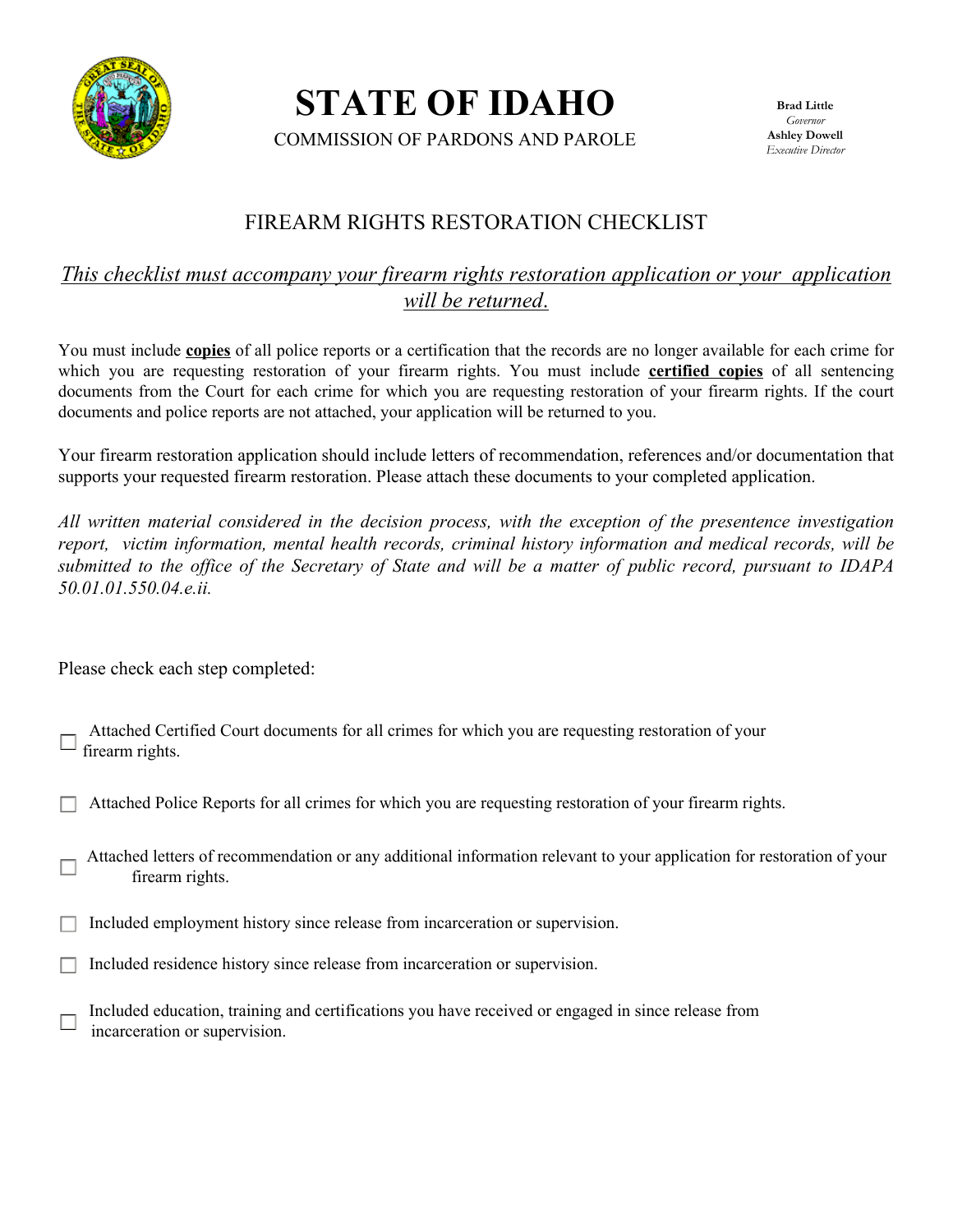

# **STATE OF IDAHO**

COMMISSION OF PARDONS AND PAROLE

## **RESTORATION OF FIREARMS RIGHTS APPLICATION**

| Legal Name:<br>IDOC:                                                                           |  |  |  |
|------------------------------------------------------------------------------------------------|--|--|--|
| Name arrested under or other names used:                                                       |  |  |  |
| Social Security Number:<br>Date of Birth:                                                      |  |  |  |
| Occupation:                                                                                    |  |  |  |
| Military history; branch, rank<br>disciplinary, enlistment dates,<br>discharge type and dates: |  |  |  |
| Marital Status:                                                                                |  |  |  |
| Divorced<br>Widowed<br>Never Married<br>$\Box$ Married<br>Separated                            |  |  |  |
| Spouse's name:                                                                                 |  |  |  |
| Do you have any pending charges?<br>Yes<br>No                                                  |  |  |  |

**Complete Criminal History:** *Failure to report accurate and complete information will result in denial of your request for a pardon. Attach a separate sheet of paper if you have additional crimes.* 

| Date | County | Crime | Date Satisfied |
|------|--------|-------|----------------|
|      |        |       |                |
|      |        |       |                |
|      |        |       |                |
|      |        |       |                |
|      |        |       |                |
|      |        |       |                |
|      |        |       |                |
|      |        |       |                |
|      |        |       |                |
|      |        |       |                |
|      |        |       |                |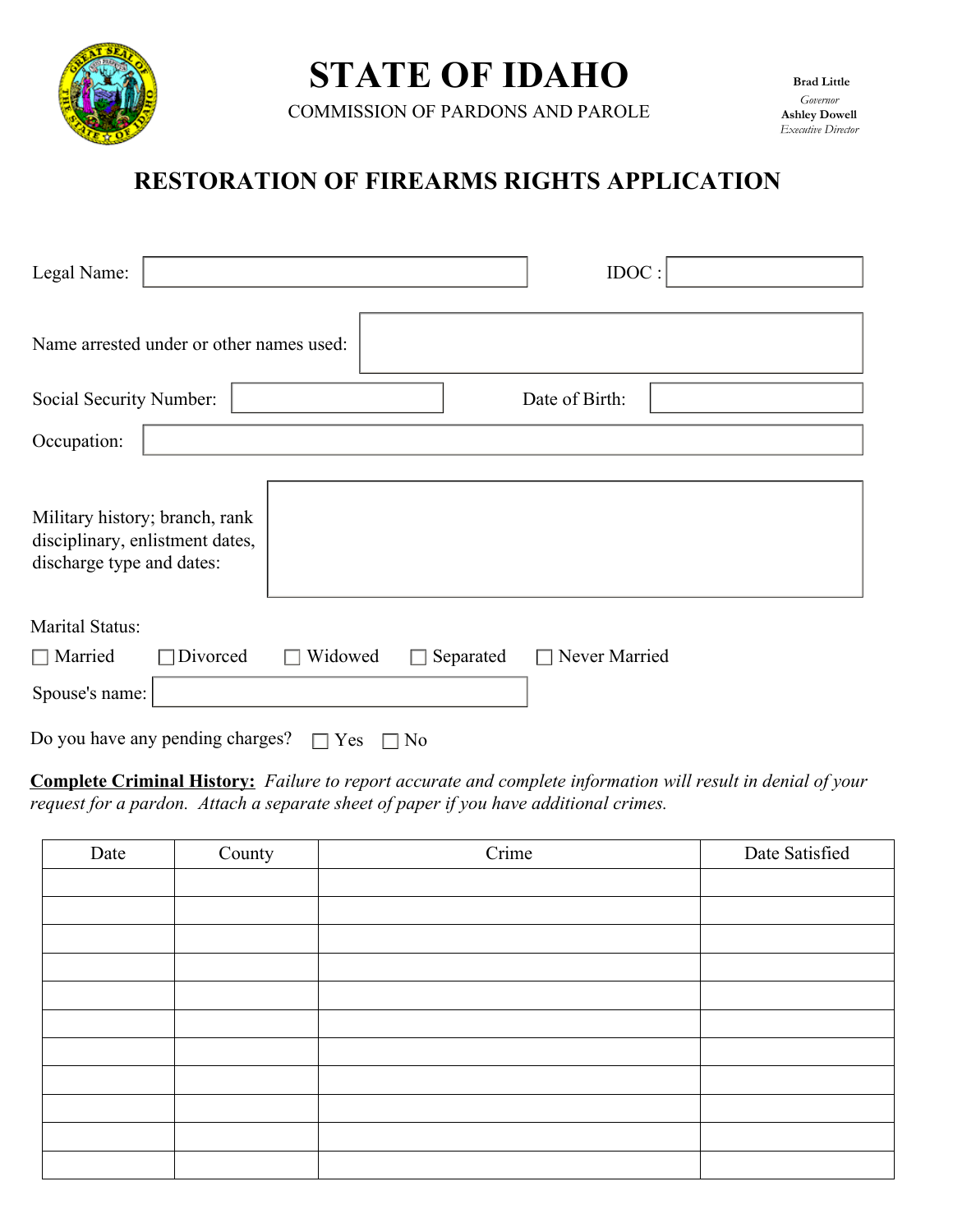**Employment History** - *Include all employment history since the date of your release from supervision and/or incarceration to the present.* 

| Date Hired | End Date | Position | Reason for Leaving |
|------------|----------|----------|--------------------|
|            |          |          |                    |
|            |          |          |                    |
|            |          |          |                    |
|            |          |          |                    |
|            |          |          |                    |
|            |          |          |                    |
|            |          |          |                    |

## **Residence Information**

| Do you rent or own your home? $\Box$ Rent<br>Own |  |  |  |
|--------------------------------------------------|--|--|--|
| Mailing Address:                                 |  |  |  |
| Physical Address:                                |  |  |  |
| Telephone Number:                                |  |  |  |
| Message Number:                                  |  |  |  |
| Email Address:                                   |  |  |  |

Please list your residence history since your release from supervision or incarceration to the present.

| From | To | Address |
|------|----|---------|
|      |    |         |
|      |    |         |
|      |    |         |
|      |    |         |
|      |    |         |
|      |    |         |
|      |    |         |
|      |    |         |
|      |    |         |

| Interests and Hobbies: |  |
|------------------------|--|
|                        |  |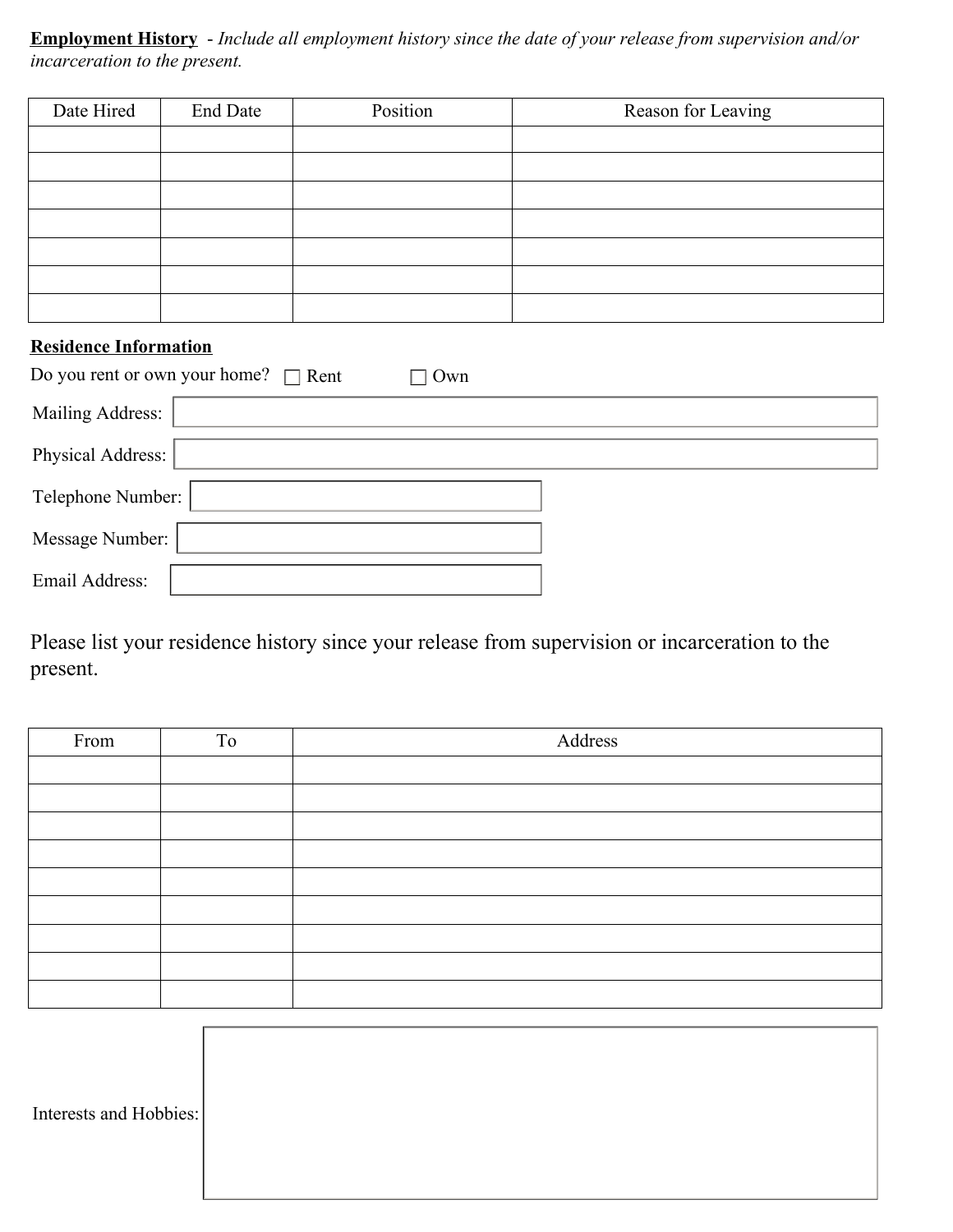

#### **Concluding Statement**

Please explain why you are requesting restoration of your firearms rights. Your answer should be as detailed as possible: